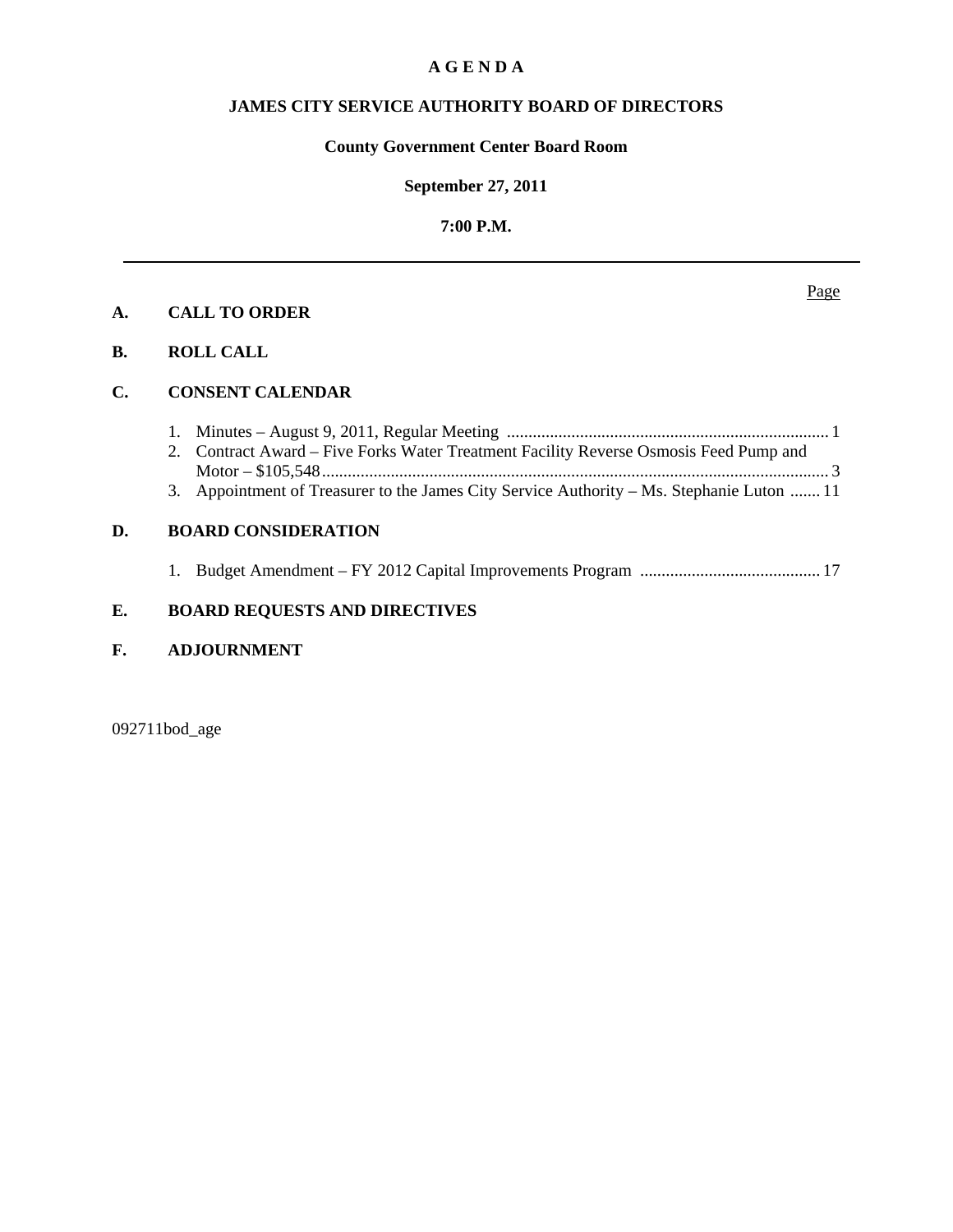#### AGENDA ITEM NO. C-l

AT A REGULAR MEETING OF THE BOARD OF DIRECTORS OF THE JAMES CITY SERVICE AUTHORITY, JAMES CITY COUNTY, VIRGINIA, HELD ON THE 9TH DAY OF AUGUST 2011, AT 7:48 P.M. IN THE COUNTY GOVERNMENT CENTER BOARD ROOM, 101 MOUNTS BAY ROAD, JAMES CITY COUNTY, VIRGINIA.

#### A. CALL TO ORDER

#### B. ROLLCALL

James G. Kennedy, Chairman James O. Icenhour, Jr., Vice Chairman Mary K. Jones Bruce C. Goodson John J. McGlennon

Robert C. Middaugh, Secretary Leo P. Rogers, County Attorney Larry M. Foster, General Manager

#### C. CONSENT CALENDAR

1. Minutes - July 26, 2011, Regular Meeting.

Mr. McGlennon made a motion to approve the July 26,2011, Regular Meeting minutes.

On a roll call vote, the vote was: AYE: Goodson, McGlennon, Icenhour, Jones, Kennedy (5). NAY: (0).

#### D. BOARD REQUESTS AND DIRECTIVES

Mr. McGlennon asked Mr. Foster for an update on water consumption.

Mr. Foster gave a presentation to the Board based on four years of water consumption beginning January through December. The water demand for this month was slightly less than last year which was driven by two factors: moderate weather and that the economy may have some impact on the amount of water consumption.

Mr. Goodson asked staff if less water usage meant less revenue.

Mr. Foster responded that this is correct; however, the Service Authority is okay, water usage is being monitored very closely, and we are in the two months of the fiscal calendar year. There are two high demand periods: one is in the early part of the year and another in the latter. Both high demand peak seasons are split between two fiscal years.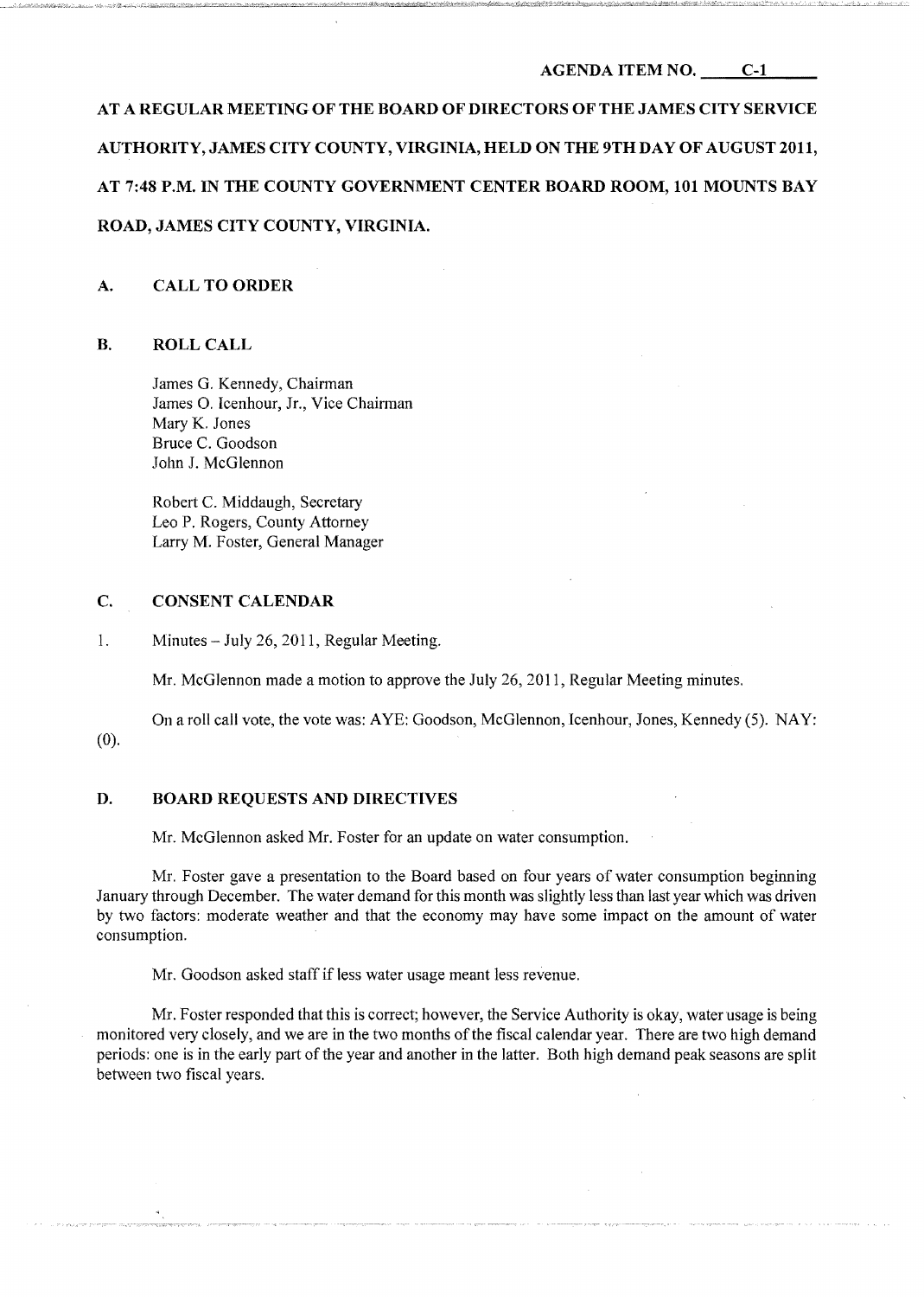# E. **ADJOURNMENT**

Mr. Goodson made a motion to adjourn.

On a roll call vote, the vote was: AYE: Goodson, McGlennon, Icenhour, Jones, Kennedy (5). NAY: (0).

At 7:52 p.m. Mr. Kennedy adjourned the Board of Directors.

Robert C. Middaugh

Secretary to the Board

080911bod\_min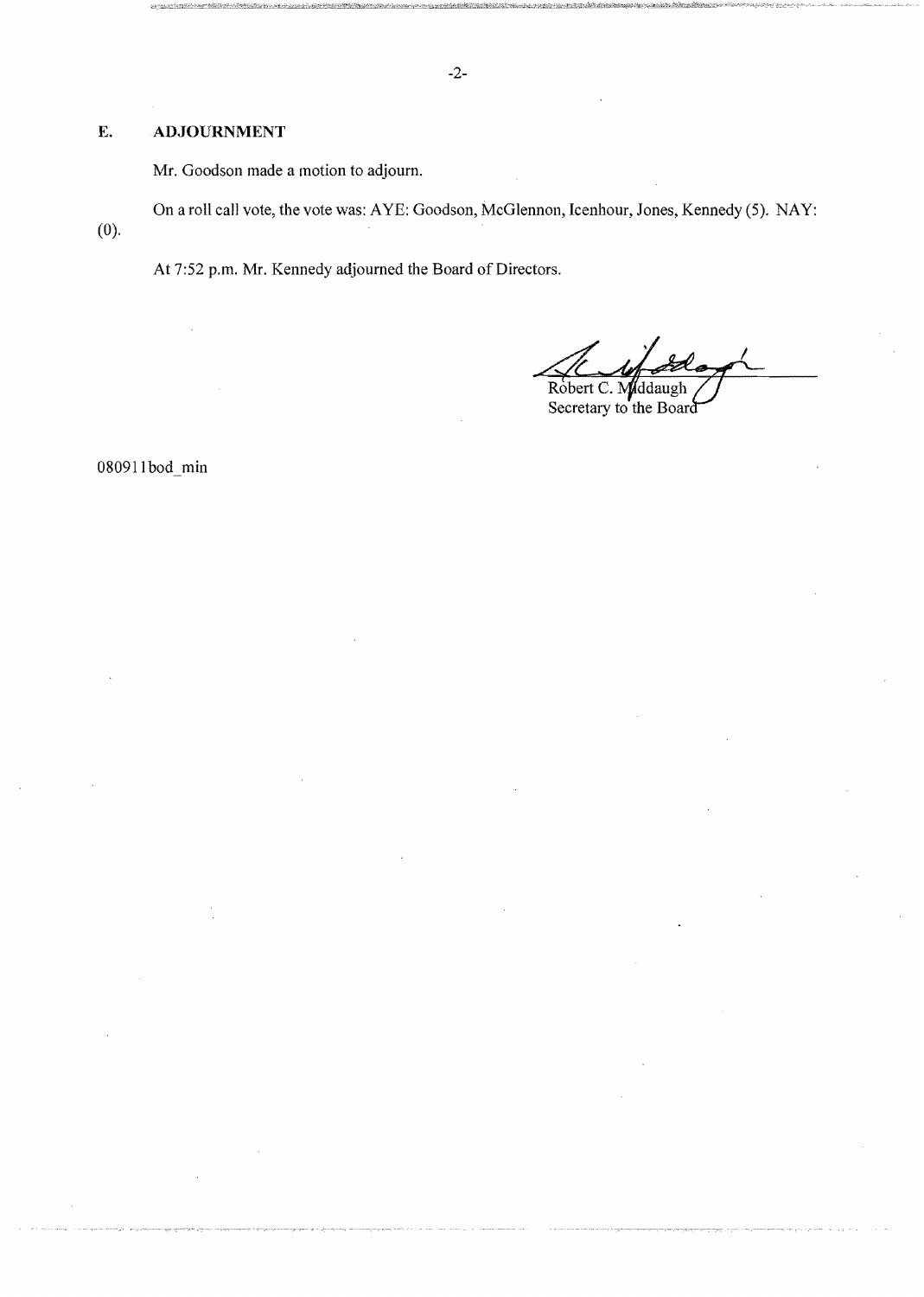# **AT A REGULAR MEETING OF THE BOARD OF DIRECTORS OF THE JAMES CITY SERVICE AUTHORITY, JAMES CITY COUNTY, VIRGINIA, HELD ON THE 9TH DAY OF AUGUST 2011, AT 7:48 P.M. IN THE COUNTY GOVERNMENT CENTER BOARD ROOM, 101 MOUNTS BAY ROAD, JAMES CITY COUNTY, VIRGINIA.**

# **A. CALL TO ORDER**

# **B. ROLL CALL**

James G. Kennedy, Chairman James O. Icenhour, Jr., Vice Chairman Mary K. Jones Bruce C. Goodson John J. McGlennon

Robert C. Middaugh, Secretary Leo P. Rogers, County Attorney Larry M. Foster, General Manager

#### **C. CONSENT CALENDAR**

1. Minutes – July 26, 2011, Regular Meeting.

Mr. McGlennon made a motion to approve the July 26, 2011, Regular Meeting minutes.

On a roll call vote, the vote was: AYE: Goodson, McGlennon, Icenhour, Jones, Kennedy (5). NAY: (0).

## **D. BOARD REQUESTS AND DIRECTIVES**

Mr. McGlennon asked Mr. Foster for an update on water consumption.

Mr. Foster gave a presentation to the Board based on four years of water consumption beginning January through December. The water demand for this month was slightly less than last year which was driven by two factors: moderate weather and that the economy may have some impact on the amount of water consumption.

Mr. Goodson asked staff if less water usage meant less revenue.

Mr. Foster responded that this is correct; however, the Service Authority is okay, water usage is being monitored very closely, and we are in the two months of the fiscal calendar year. There are two high demand periods: one is in the early part of the year and another in the latter. Both high demand peak seasons are split between two fiscal years.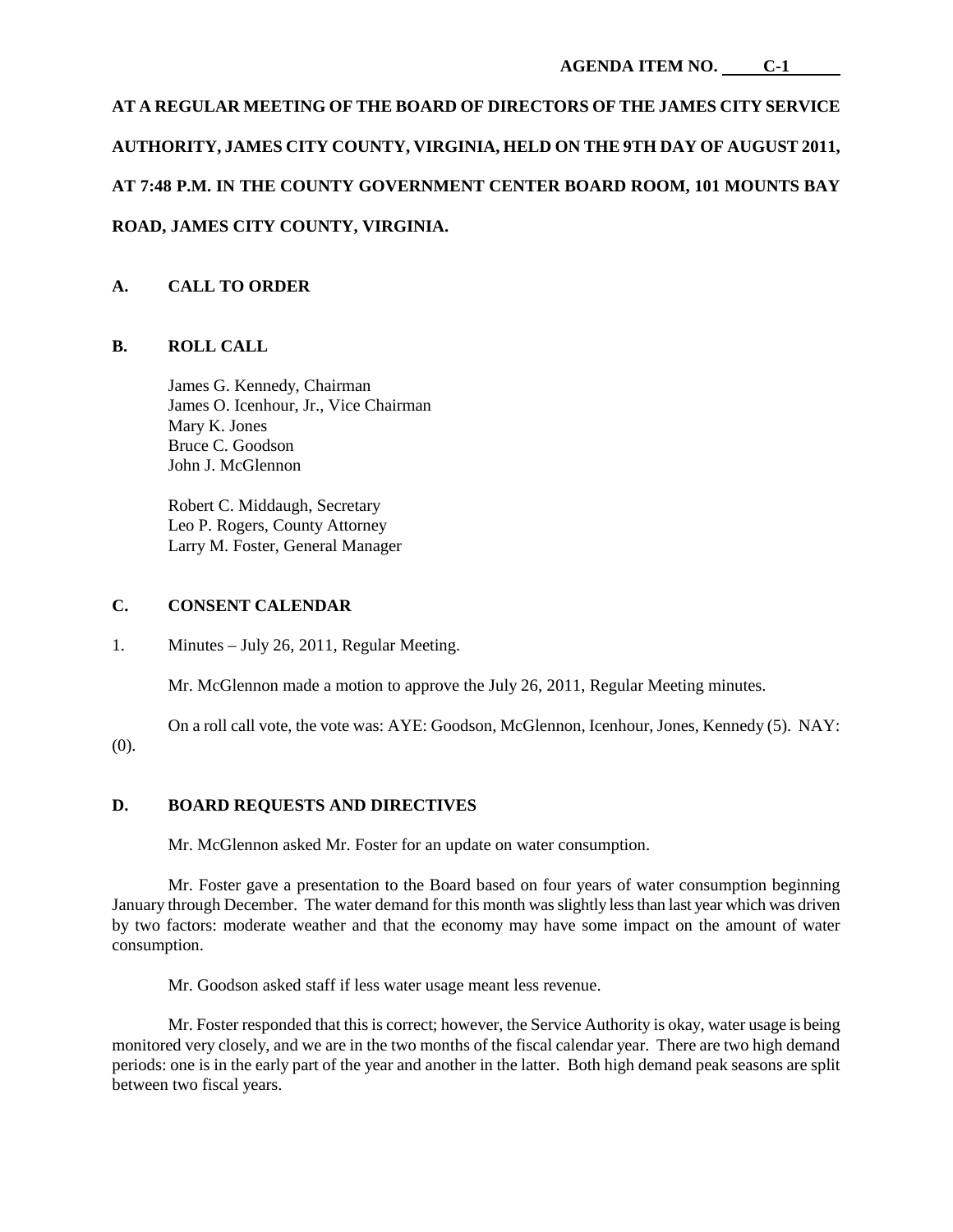# **E. ADJOURNMENT**

Mr. Goodson made a motion to adjourn.

On a roll call vote, the vote was: AYE: Goodson, McGlennon, Icenhour, Jones, Kennedy (5). NAY: (0).

At 7:52 p.m. Mr. Kennedy adjourned the Board of Directors.

Robert C. Middaugh Secretary to the Board

\_\_\_\_\_\_\_\_\_\_\_\_\_\_\_\_\_\_\_\_\_\_\_\_\_\_\_\_\_\_\_\_

080911bod\_min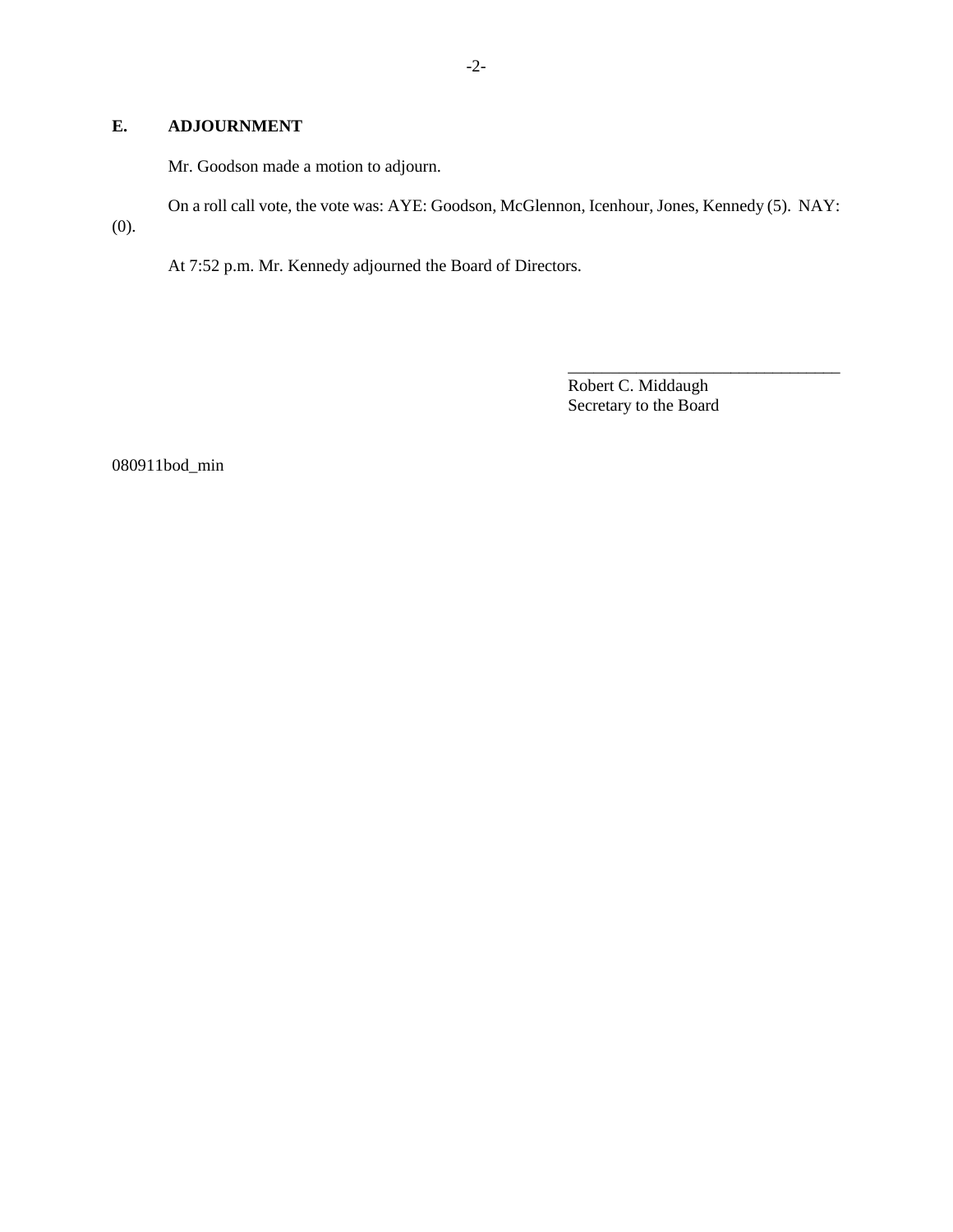## **MEMORANDUM COVER**



**Subject:** Contract Award - Five Forks Water Treatment Facility Reverse Osmosis Feed Pump and Motor  $-$  \$105,548

**Action Requested:** Shall the Board approve the contract award to Afton Pumps, Inc. for the feed pump and motor?

**Summary:** The four reverse osmosis filtration membranes at the Five Forks Water Treatment Facility (FFWTF) are fed by Afton pumps. These pumps were part of the original engineering design of the FFWTF and have performed consistently since the facility opened in 2005. This contract award is for a spare reverse osmosis feed pump and motor. Since this equipment has a long delivery lead time, an onsite spare will allow timely replacement and uninterrupted plant operation.

James City Service Authority (JCSA) Engineering staff, in consultation with the Purchasing Office, determined that Afton Pumps, Inc. is the only source practicably available to provide this equipment for the FFWTF. Afton Pumps, Inc. submitted a proposal to provide a feed pump and motor at a proposed cost of \$105,548.

Staff recommends approval of the attached resolution.

| <b>Fiscal Impact: None</b>                            |                                                  |
|-------------------------------------------------------|--------------------------------------------------|
| <b>FMS Approval, if Applicable:</b><br>Yes  <br>No    |                                                  |
| <b>Assistant County Administrator</b>                 | <b>County Administrator</b>                      |
| Doug Powell                                           | Robert C. Middaugh                               |
| <b>Attachments:</b><br>1. Memorandum<br>2. Resolution | Agenda Item No.: C-2<br>Date: September 27, 2011 |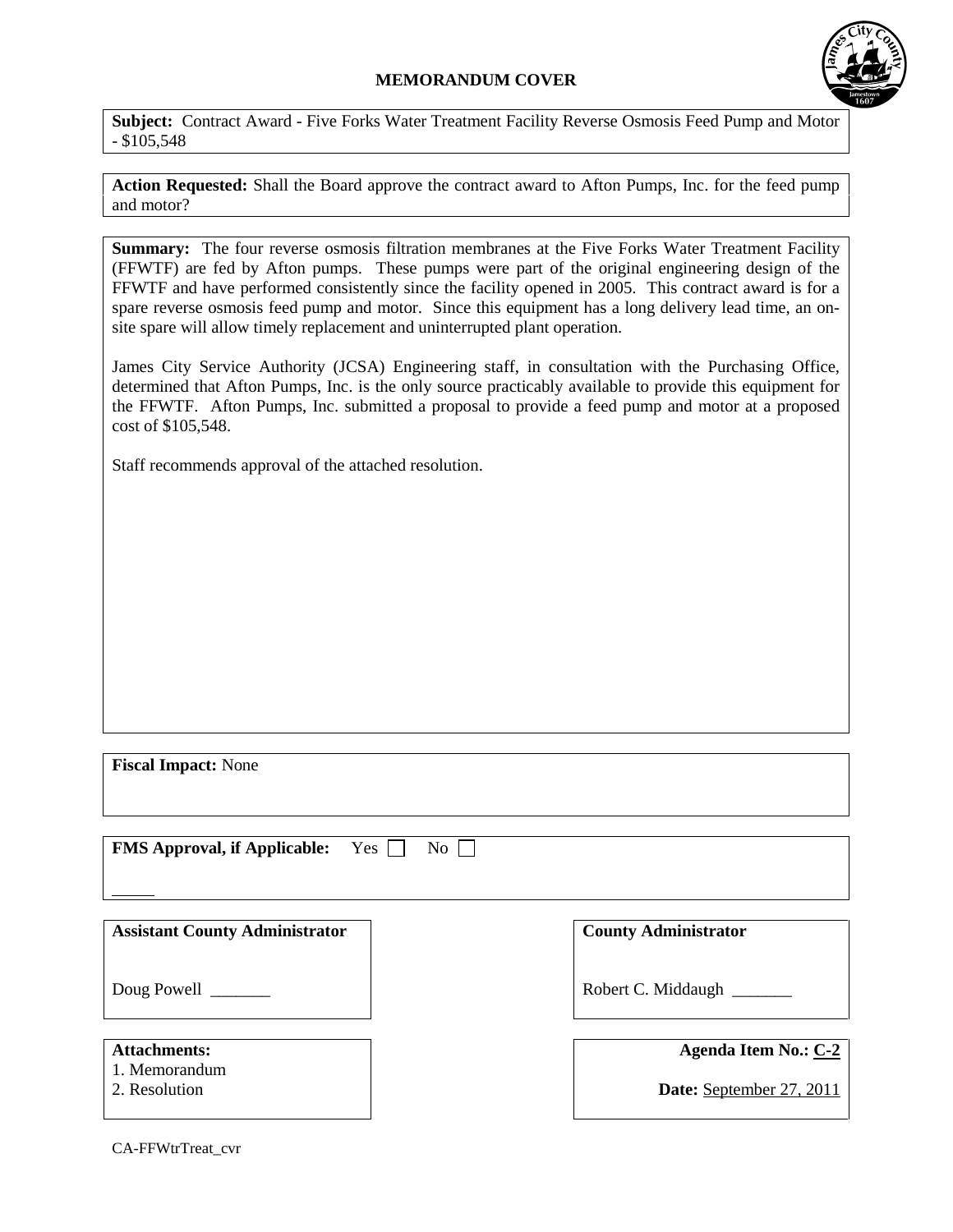#### **M E M O R A N D U M**

| DATE:           | September 27, $2011$                                                                                     |
|-----------------|----------------------------------------------------------------------------------------------------------|
| TO:             | The Board of Directors                                                                                   |
| FROM:           | Larry M. Foster, General Manager, James City Service Authority                                           |
| <b>SUBJECT:</b> | Contract Award - Five Forks Water Treatment Facility Reverse Osmosis Feed Pump and<br>Motor - $$105,548$ |

The four reverse osmosis filtration membranes at the Five Forks Water Treatment Facility (FFWTF) are fed by Afton pumps. These pumps were part of the original engineering design of the FFWTF and have performed consistently since the facility opened in 2005. This contract award is for a spare reverse osmosis feed pump and motor. Since this equipment has a long delivery lead time, an on-site spare will allow timely replacement and uninterrupted plant operation.

James City Service Authority (JCSA) Engineering staff, in consultation with the Purchasing Office, determined that Afton Pumps, Inc. is the only source practicably available to provide this equipment for the FFWTF. Afton Pumps, Inc. submitted a proposal to provide a feed pump and motor at a proposed cost of \$105,548. The proposed rates have been determined to be reasonable through comparison to other similar pump and motor purchases of this size currently being used at the FFWTF.

The JCSA Capital Improvements Program budget includes funds to purchase the feed pump and motor.

Because this would be a sole source purchase over \$100,000, Board of Directors approval is necessary. Staff recommends approval of the attached resolution authorizing the sole source purchase of the feed pump and motor from Afton Pump, Inc. in the amount of \$105,548.

James In Foster

LMF/gb CA-FFWtrTreat\_mem

Attachment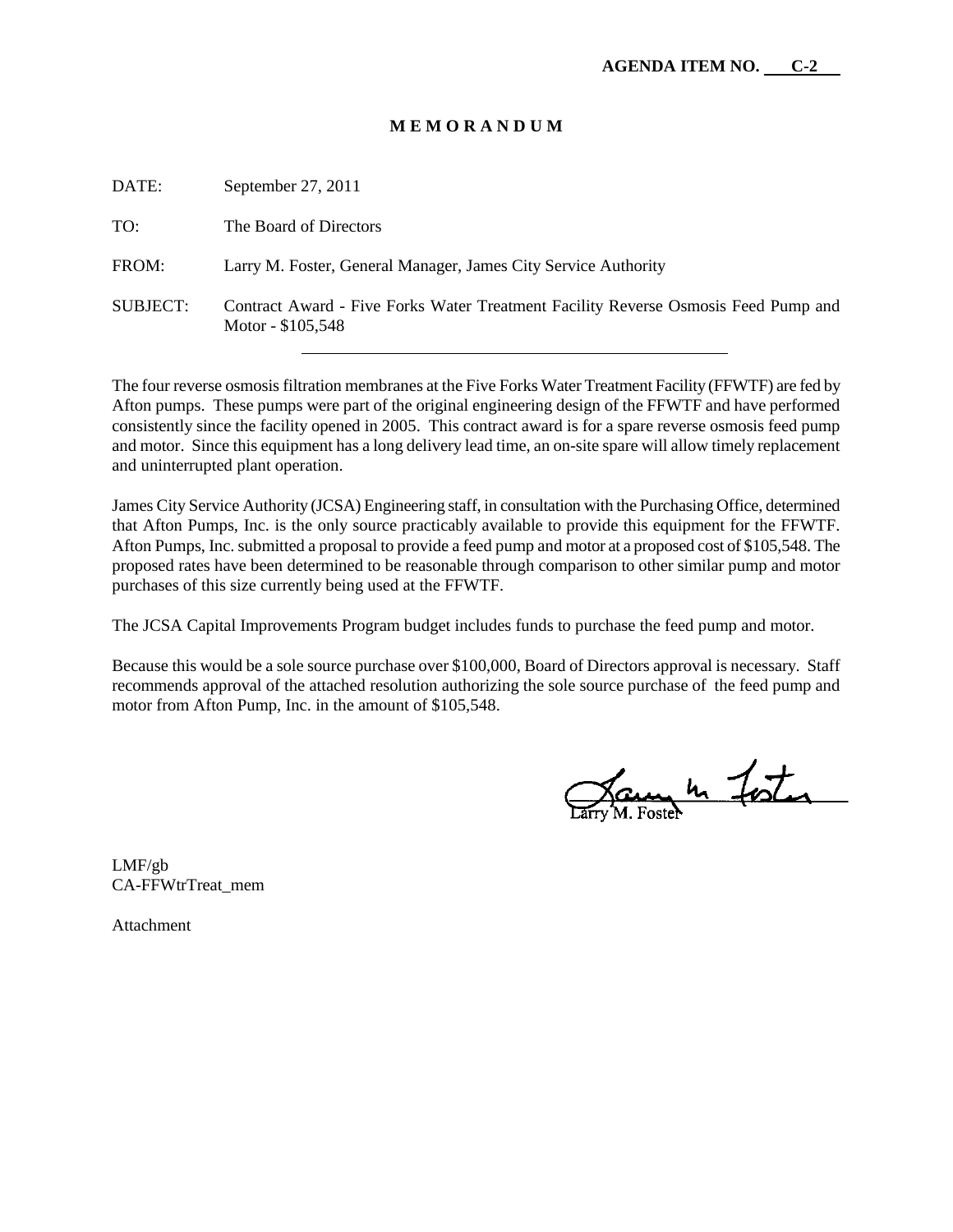# **R E S O L U T I O N**

#### CONTRACT AWARD - FIVE FORKS WATER TREATMENT FACILITY

#### REVERSE OSMOSIS FEED PUMP AND MOTOR - \$105,548

- WHEREAS, Afton Pumps were part of the original engineering design of the Five Forks Water Treatment Facility (FFWTF) and have performed consistently since the facility opened in 2005; and
- WHEREAS, the reverse osmosis feed pump and motor have a long delivery lead time and an on-site spare will allow timely replacement and uninterrupted plant operation; and
- WHEREAS, James City Service Authority (JCSA) Engineering staff, in consultation with the Purchasing Office, determined that Afton Pumps, Inc. is the only source practicably available to provide this equipment for the FFWTF; and
- WHEREAS, Afton Pumps, Inc. submitted a proposal to provide a feed pump and motor at a proposed cost of \$105,548, the proposed rates have been determined to be reasonable, and adequate funds are available in the Capital Improvements Program budget.
- NOW, THEREFORE, BE IT RESOLVED that the Board of Directors of the James City Service Authority, James City County, Virginia, hereby authorizes the contract award in the amount of \$105,548 to Afton Pumps, Inc. for the feed pump and motor.

James G. Kennedy Chairman, Board of Directors

\_\_\_\_\_\_\_\_\_\_\_\_\_\_\_\_\_\_\_\_\_\_\_\_\_\_\_\_\_\_\_\_\_\_\_\_

ATTEST:

Robert C. Middaugh Secretary to the Board

\_\_\_\_\_\_\_\_\_\_\_\_\_\_\_\_\_\_\_\_\_\_\_\_\_\_\_\_\_\_\_\_

Adopted by the Board of Directors of the James City Service Authority, James City County, Virginia, this 27th day of September, 2011.

CA-FFWtrTreat\_res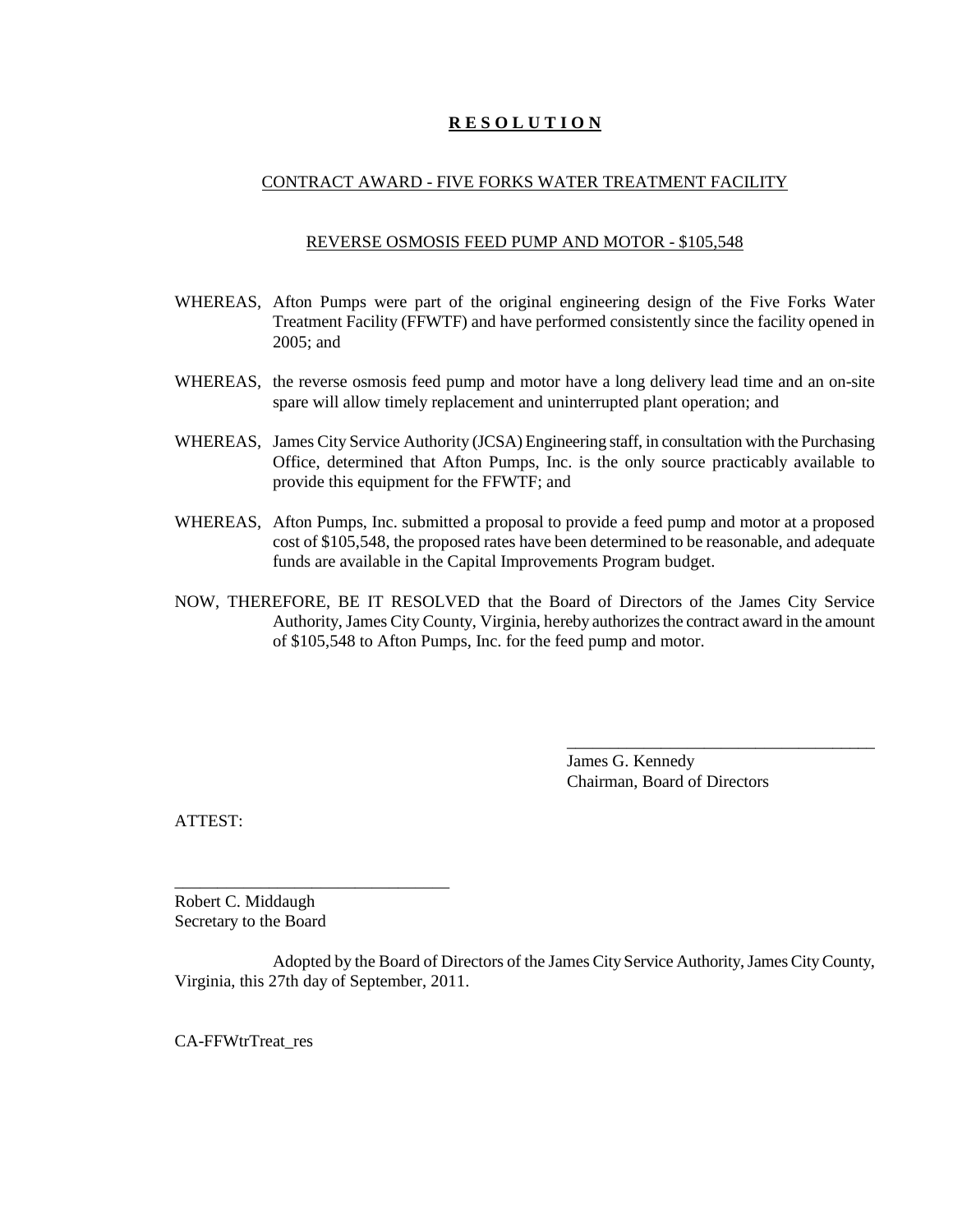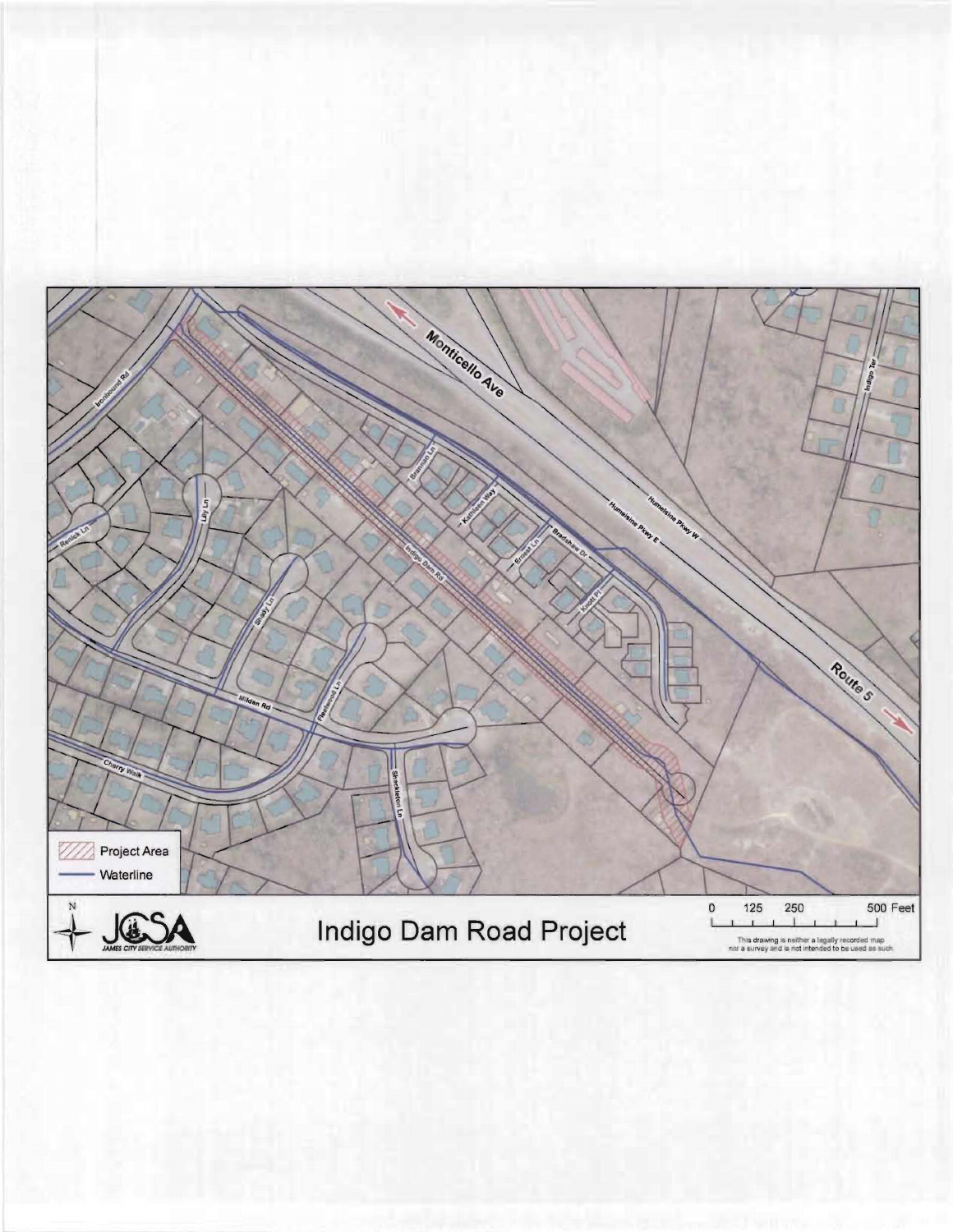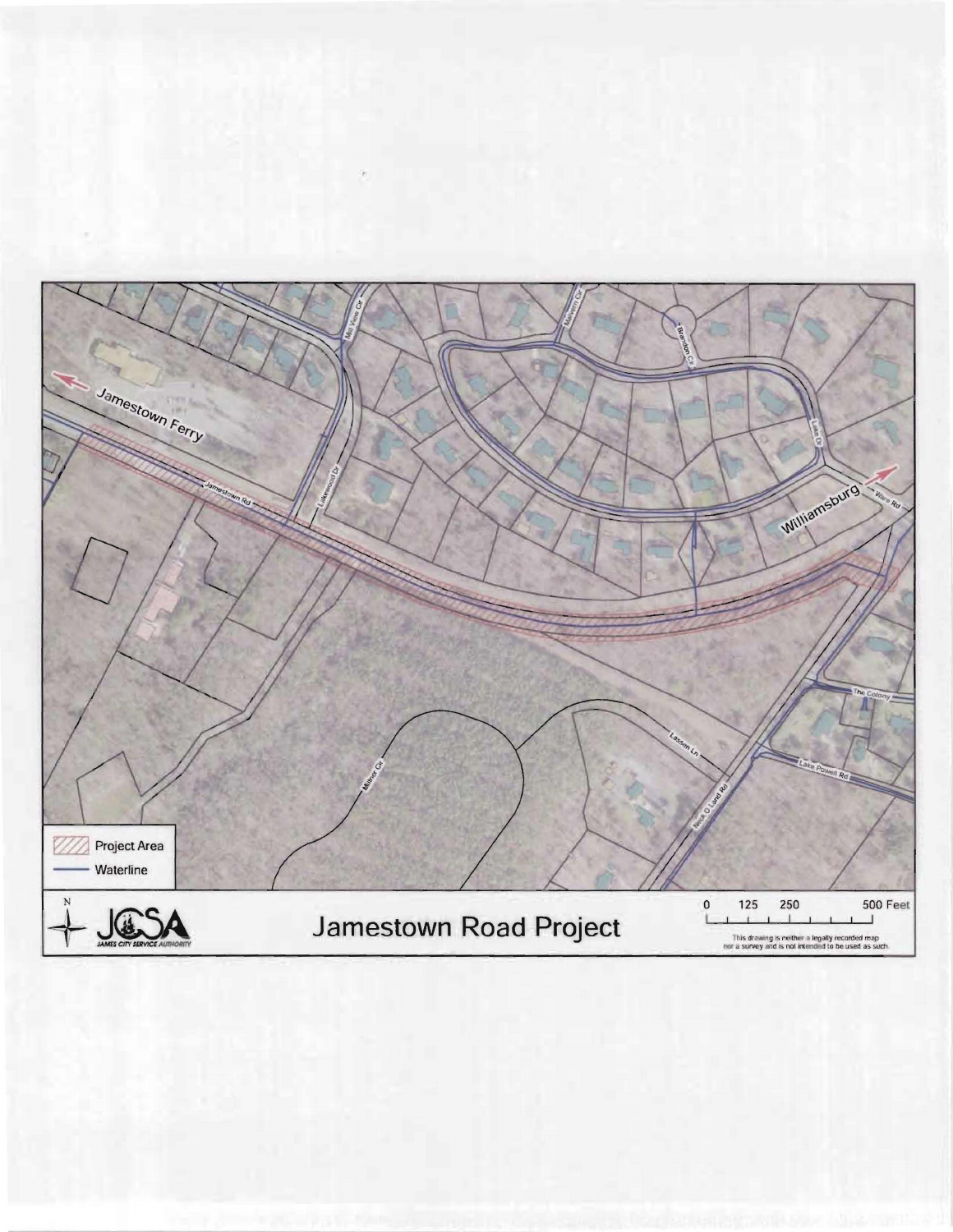# **MEMORANDUM COVER**



**Subject:** Appointment of Treasurer to the James City Service Authority – Ms. Stephanie Luton

**Action Requested:** Shall the Board appoint a new Treasurer to the James City Service Authority (JCSA) Board of Directors?

**Summary:** Mr. Robert H. Smith was the appointed Treasurer to the James City Service Authority (JCSA) and retired on August 31, 2011.

Ms. Stephanie Luton has been hired as the new Assistant Manager of the JCSA, which includes duties as Treasurer to the JCSA.

Staff recommends Ms. Luton be appointed Treasurer to the JCSA.

**Fiscal Impact:** N/A

| <b>FMS Approval, if Applicable:</b> Yes $\Box$ No $\Box$ |  |  |
|----------------------------------------------------------|--|--|
|----------------------------------------------------------|--|--|

| <b>Assistant County Administrator</b>                             | <b>County Administrator</b>                      |
|-------------------------------------------------------------------|--------------------------------------------------|
| Doug Powell                                                       | Robert C. Middaugh                               |
| <b>Attachments:</b><br>Memorandum<br>Resolution 1<br>Resolution 2 | Agenda Item No.: C-3<br>Date: September 27, 2011 |

TreasAppt\_cvr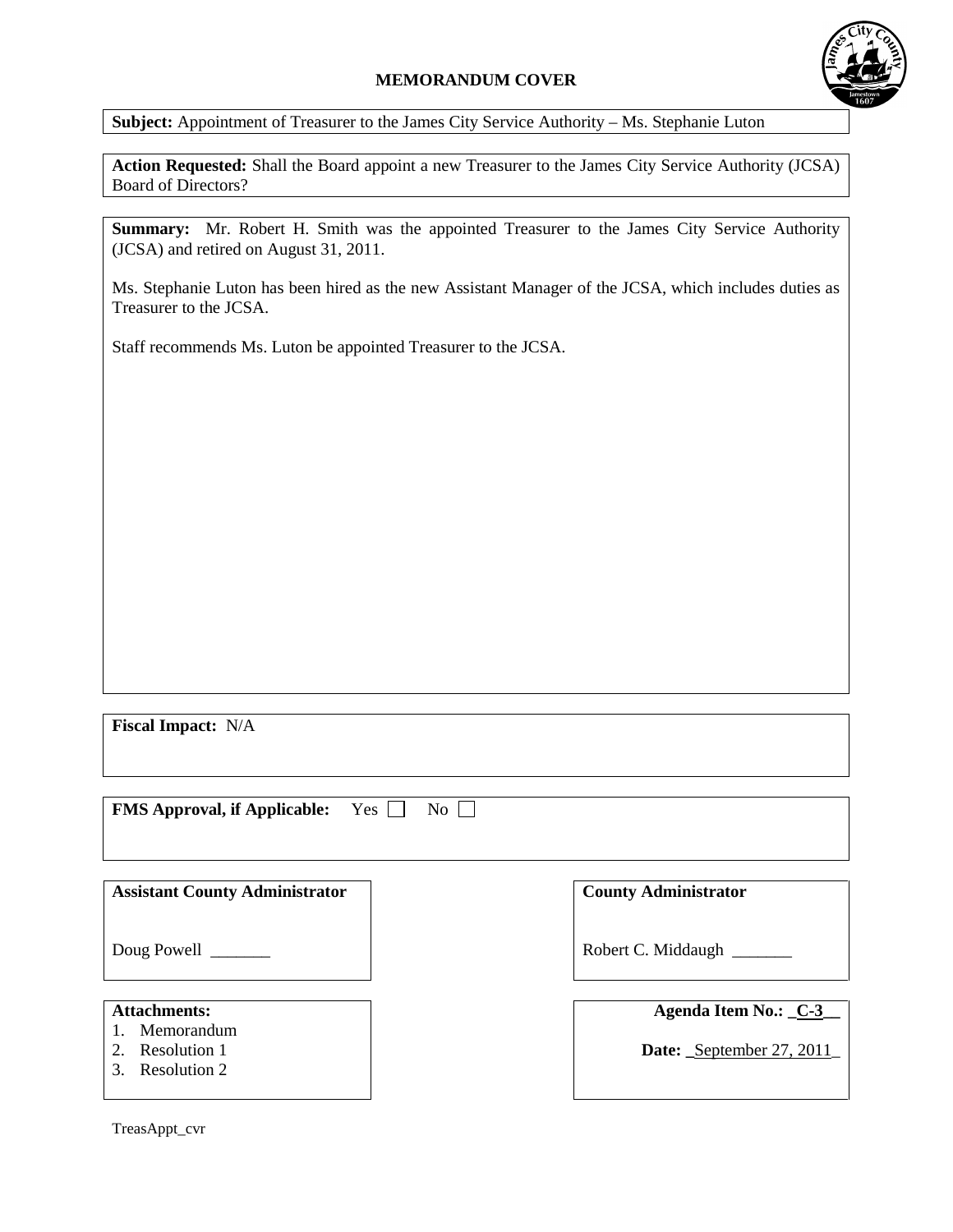#### **M E M O R A N D U M**

DATE: September 27, 2011 TO: The Board of Directors FROM: Larry M. Foster, General Manager, James City Service Authority SUBJECT: Appointment of Treasurer to the James City Service Authority – Ms. Stephanie Luton

Mr. Robert H. Smith recently retired as the Treasurer of the James City Service Authority (JCSA) after over 23 years of service. Ms. Stephanie Luton has been hired as Assistant Manager of JCSA and handles the day-today financial affairs of the Authority. Ms. Luton has successfully served as the Purchasing Director for James City County for over 11 years.

Staff recommends approval of the attached resolutions appointing Ms. Stephanie Luton as Treasurer to the JCSA and amending the bank resolution to include her as an authorized signer.

Jam h Foster

LMF/nb TreasAppt\_mem

**Attachments**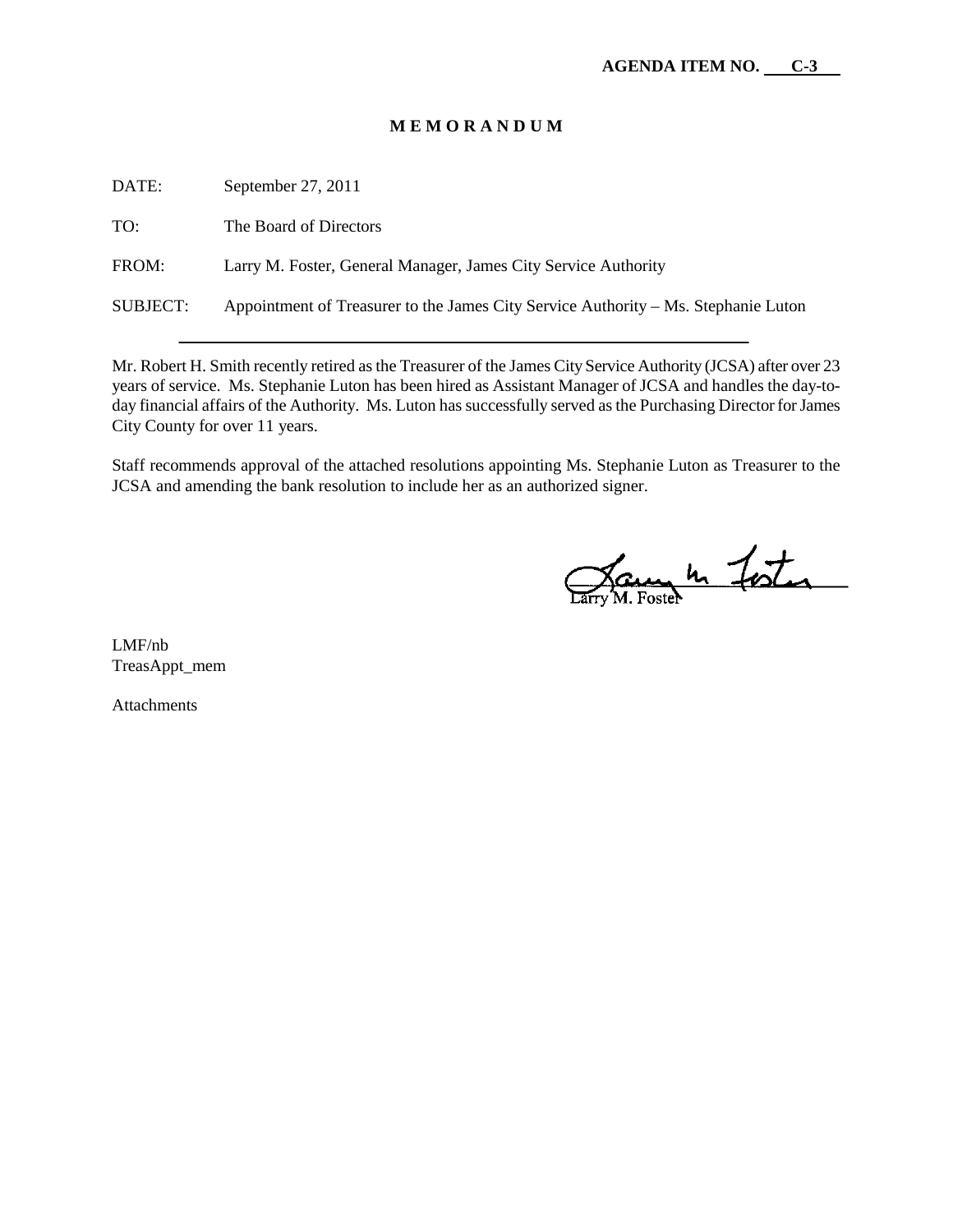## **R E S O L U T I O N**

#### APPOINTMENT OF TREASURER TO THE JAMES CITY SERVICE AUTHORITY –

#### MS. STEPHANIE LUTON

- WHEREAS, Mr. Robert H. Smith, Assistant General Manager, retired, effective August 31, 2011, and therefore has relinquished his duties as Treasurer to the Board of Directors of the James City Service Authority; and
- WHEREAS, Ms. Stephanie Luton has been selected to fill Mr. Smith's position as Assistant General Manager.
- NOW, THEREFORE, BE IT RESOLVED that the Board of Directors of the James City Service Authority, James City County, Virginia, hereby appoints Ms. Stephanie Luton as Treasurer of the Service Authority of James City County, Virginia, effective September 27, 2011.

James G. Kennedy Chairman, Board of Directors

\_\_\_\_\_\_\_\_\_\_\_\_\_\_\_\_\_\_\_\_\_\_\_\_\_\_\_\_\_\_\_\_\_\_\_\_

ATTEST:

Robert C. Middaugh Secretary to the Board

\_\_\_\_\_\_\_\_\_\_\_\_\_\_\_\_\_\_\_\_\_\_\_\_\_\_\_\_\_\_\_\_

Adopted by the Board of Directors of the James City Service Authority, James City County, Virginia, this 27th day of September, 2011.

TreasAppt\_res1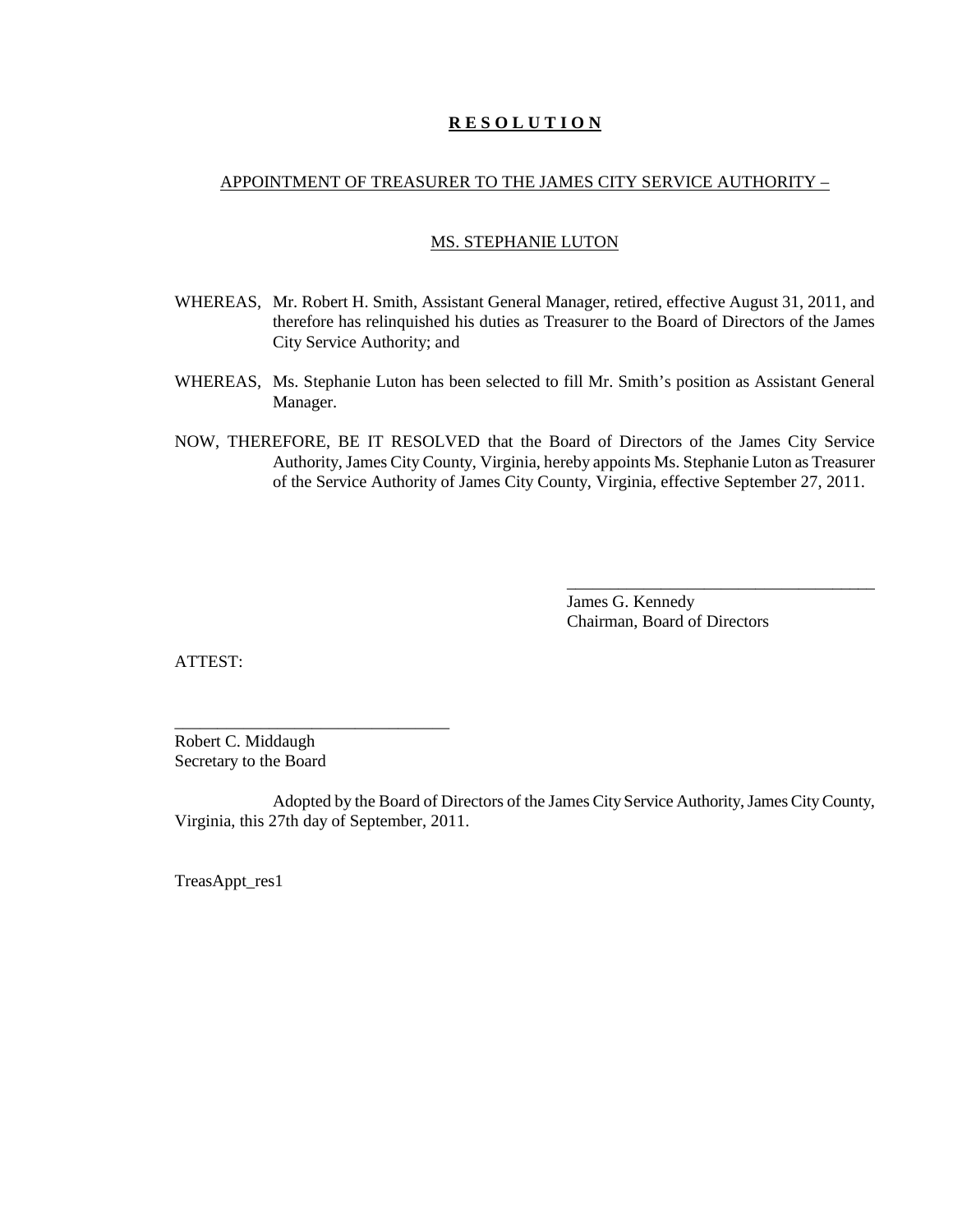# **MEMORANDUM COVER**



**Subject:** Budget Amendment - FY 2012 Capital Improvements Program

**Action Requested:** Shall the Board approve and appropriate funds for waterline replacement projects?

**Summary:** This is a request for the Board to approve and appropriate funds for two critical waterline replacement projects. These projects include: Jamestown Road-Neck-O-Land Road to Ironbound Road and Indigo Dam Road.

Staff recommends approval of the attached resolution.

**Fiscal Impact:** The two projects are estimated at \$840,000. Funds are available from the Proffer Fund which has a fund balance of \$1.7 million.

**FMS Approval, if Applicable:** Yes  $\Box$  No  $\Box$ 

| <b>Assistant County Administrator</b>                 | <b>County Administrator</b>                             |
|-------------------------------------------------------|---------------------------------------------------------|
| Doug Powell                                           | Robert C. Middaugh                                      |
| <b>Attachments:</b><br>1. Memorandum<br>2. Resolution | <b>Agenda Item No.: D-1</b><br>Date: September 27, 2011 |

CIP-Bud2012\_cvr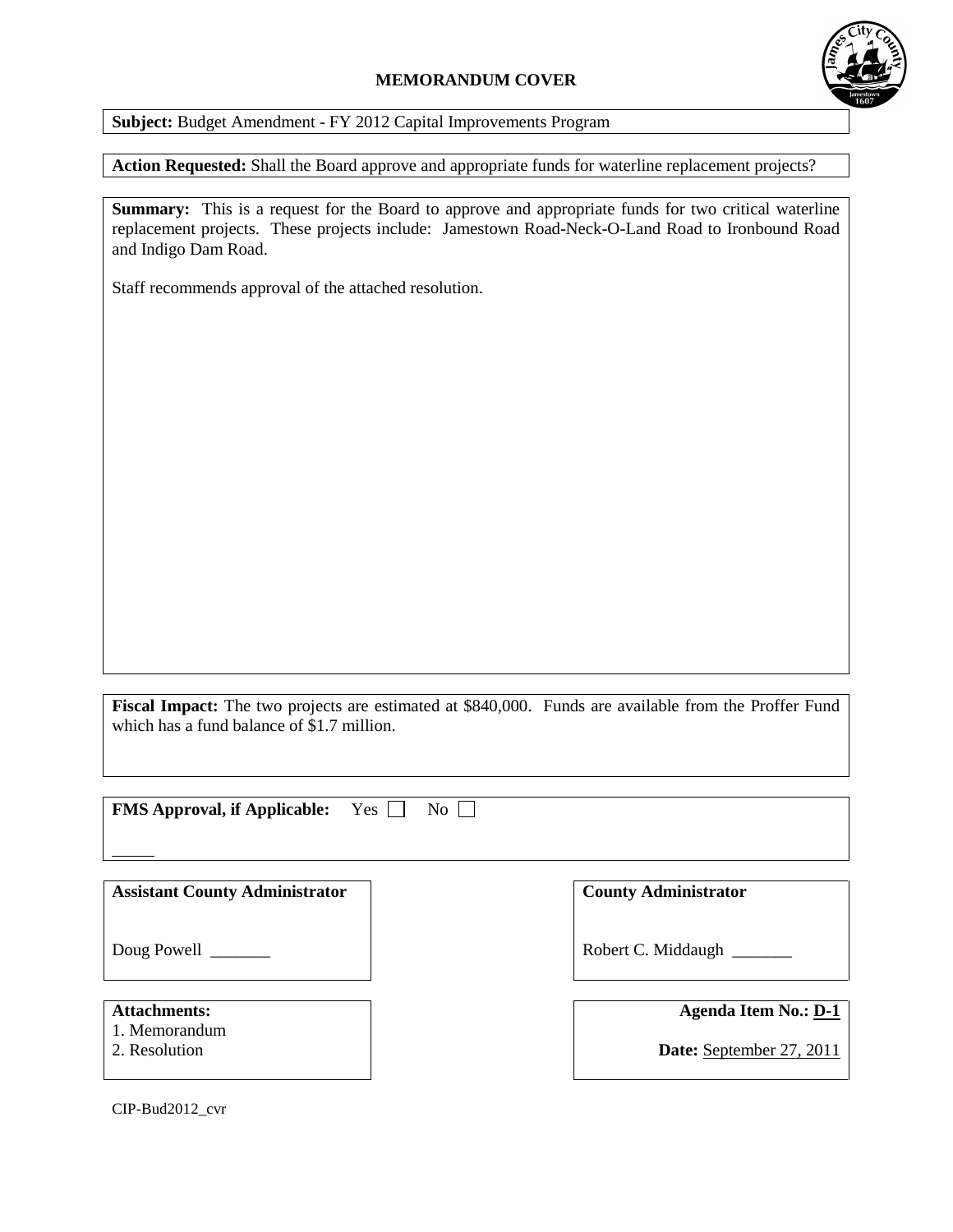#### **M E M O R A N D U M**

| DATE:           | September 27, 2011                                             |
|-----------------|----------------------------------------------------------------|
| TO:             | The Board of Directors                                         |
| FROM:           | Larry M. Foster, General Manager, James City Service Authority |
| <b>SUBJECT:</b> | Budget Amendment – FY 2012 Capital Improvements Program        |
|                 |                                                                |

The purpose of the memorandum is to request an amendment to the James City Service Authority (JCSA) Capital Improvements Program (CIP) for two waterline replacement projects. The two projects are required to replace aging pipes which have weakened and failed resulting in several breaks during the past few years.

Project No. 1: Jamestown Road project consists of replacing 3,300 linear feet of existing 12-inch water main from vicinity of Raleigh Square to Neck-O-Land Road. This section of pipe has had 10 waterline breaks from 2003 to present, with five of those breaks occurring in the last two years. Estimated replacement cost for design and construction is \$440,000.

Project No. 2: Indigo Dam Road project consists of replacing 2,100 linear feet of existing 12-inch water main along Indigo Dam Road from Ironbound Road to the end of the cul-de-sac. This section of pipe has had seven waterline breaks from 2002 to present, with four of those breaks occurring in the last two years. Estimated replacement cost for design and construction is \$400,000. Upon approval of this budget amendment design of the project will begin immediately. The waterline construction will be complete in late spring/early summer 2012.

In order to finance these projects, the JCSA proposes to use the proceeds from water supply proffers. The current proffer fund balance available is \$1.7 million. The following amount would be appropriated as indicated below:

#### CAPITAL IMPROVEMENTS PROGRAM

| Revenue:<br><b>Water Supply Proffers</b>                                                       | \$840.000            |
|------------------------------------------------------------------------------------------------|----------------------|
| Expenditures:<br>Jamestown Road Waterline Replacement<br>Indigo Dam Road Waterline Replacement | \$440,000<br>400,000 |
| Total                                                                                          |                      |

Attached is a resolution adopting the proposed changes, which would become effective September 27, 2011. Staff recommends adoption of the attached resolution.

Carry M. Foster

LMF/gb CIP-Bud2012\_mem

Attachments